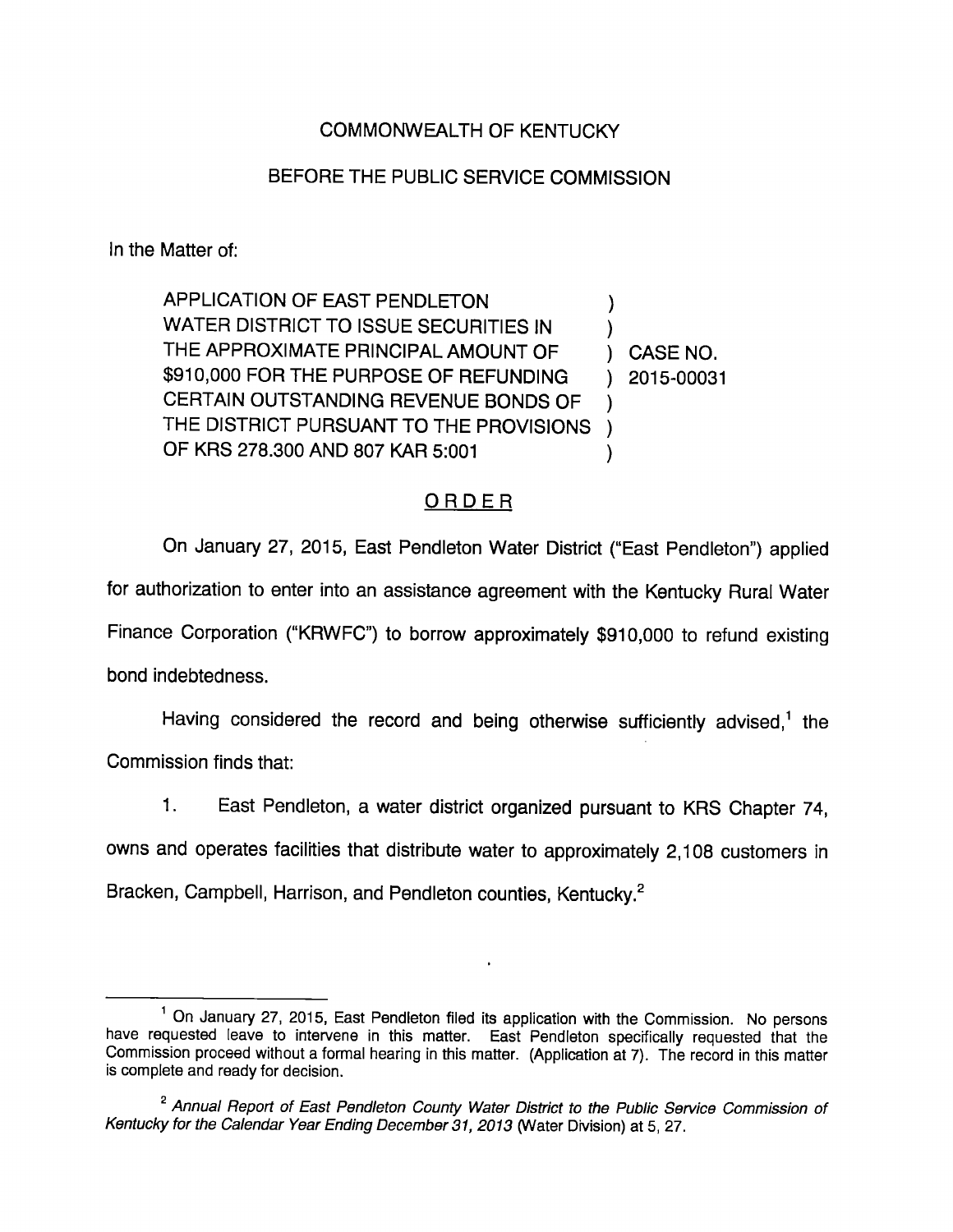2. East Pendleton proposes to execute an assistance agreement with KRWFC to borrow \$910,000, subject to an adjustment of up to 10 percent. The proposed loan will have a 27-year term subject to interest rates of up to 4.542 percent. $3$ 

3. East Pendieton proposes to use the proceeds from the assistance agreement to fuiiy refund the outstanding Waterworks Revenue Bonds dated August 1, 1998, and April 10, 2002,<sup>4</sup> that are held by the United States Department of Agriculture Rural Development in the amounts of \$585,000 and \$416,000.<sup>5</sup> respectively.

4. East Pendleton estimates that its proposed refinancing will result in total gross savings and net present value savings of \$217,666 and \$169,435, respectively.<sup>6</sup>

5. East Pendieton wiii expend \$1,047,836 to refund the outstanding bonds and to pay bond issuance costs. $<sup>7</sup>$ </sup>

6. East Pendleton's proposed ioan is for a lawful object within its corporate purpose, is reasonably necessary and appropriate for and consistent with the proper performance of its service to the public, wiii not impair East Pendleton's ability to perform that service, and is reasonably necessary and appropriate for such purpose.

<sup>&</sup>lt;sup>3</sup> Application, Exhibit A.

<sup>&</sup>lt;sup>4</sup> On page 2 of the Application, the April 10, 2002 bonds are identified as Series 2001, but on page 2 of Exhibit D attached to the Application, they are identified as Series 2002.

<sup>&</sup>lt;sup>5</sup> Application, Exhibit D.

<sup>&</sup>lt;sup>6</sup> Application, Exhibit C. The utility identifies "gross savings" and "net present value savings" as "net future value benefit" and "net present value benefit," respectively.

 $^7$  Application, Exhibit B. \$163 (Original Issue Discount) + \$15,925 (Total Underwriter's Discount) + \$16,150 (Cost of Issuance) + \$1,015,440 (Deposit to Current Refunding Fund) + \$158 (Rounding) = \$1,047,836. The Sources of the Funds are \$910,000 (Par Amount of Bonds) + \$16,024 (Reoffering Premium) + \$48,617 (Existing Debt Service Funds) + \$73,195 (Existing Debt Service Funds) = \$1,047,836.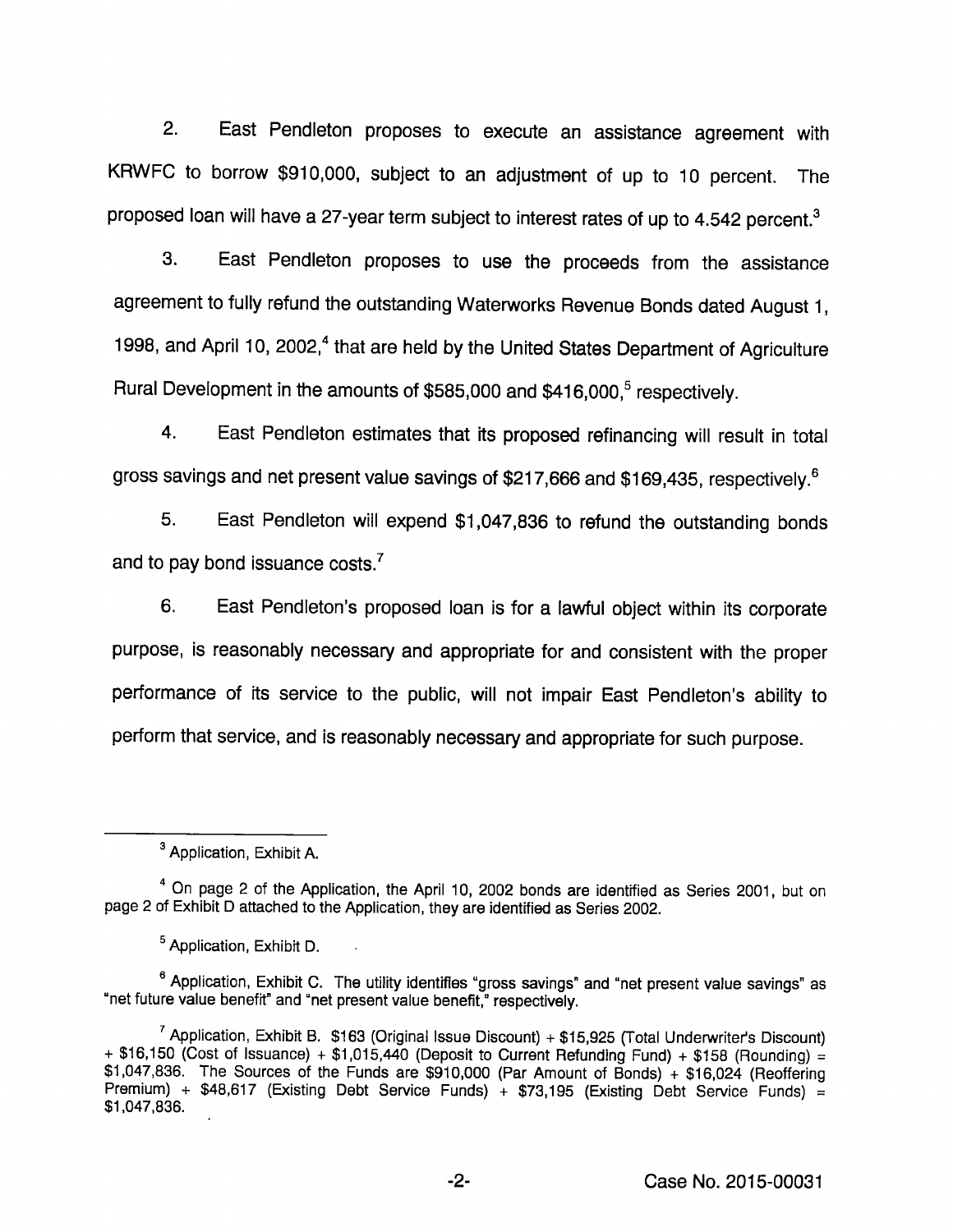IT IS THEREFORE ORDERED that:

1. East Pendleton is authorized to enter into an agreement with KRWFC to borrow no more than \$1,001,000<sup>8</sup> for the purpose of refunding the outstanding indebtedness, but only under such terms and conditions as will produce both positive gross savings and net present value savings.

2. If the actual terms and conditions of the agreement with KRWFC differ from those set forth in its application. East Pendleton shall, within 30 days of executing the loan agreement, file with the Commission amortization schedules and work papers showing the actual gross savings and net present value savings that will result from the refinancing.

3. Within 30 days of executing the proposed agreement, East Pendleton shall file a copy of the executed Assistance Agreement and any documents referenced in the executed Assistance Agreement that East Pendleton has not previously filed with the Commission.

4. The proceeds from the Assistance Agreement shall be used only for the lawful purposes specified in East Pendleton's application.

5. Any documents filed pursuant to ordering paragraphs 2 and 3 of this Order shall reference the number of this case and shall be retained in the utility's general correspondence file.

Nothing contained herein shall be construed as a finding of value for any purpose or as a warranty on the part of the Commonwealth of Kentucky or any agency thereof as to the securities authorized herein.

 $8$  \$910,000 x 110% = \$1,001,000.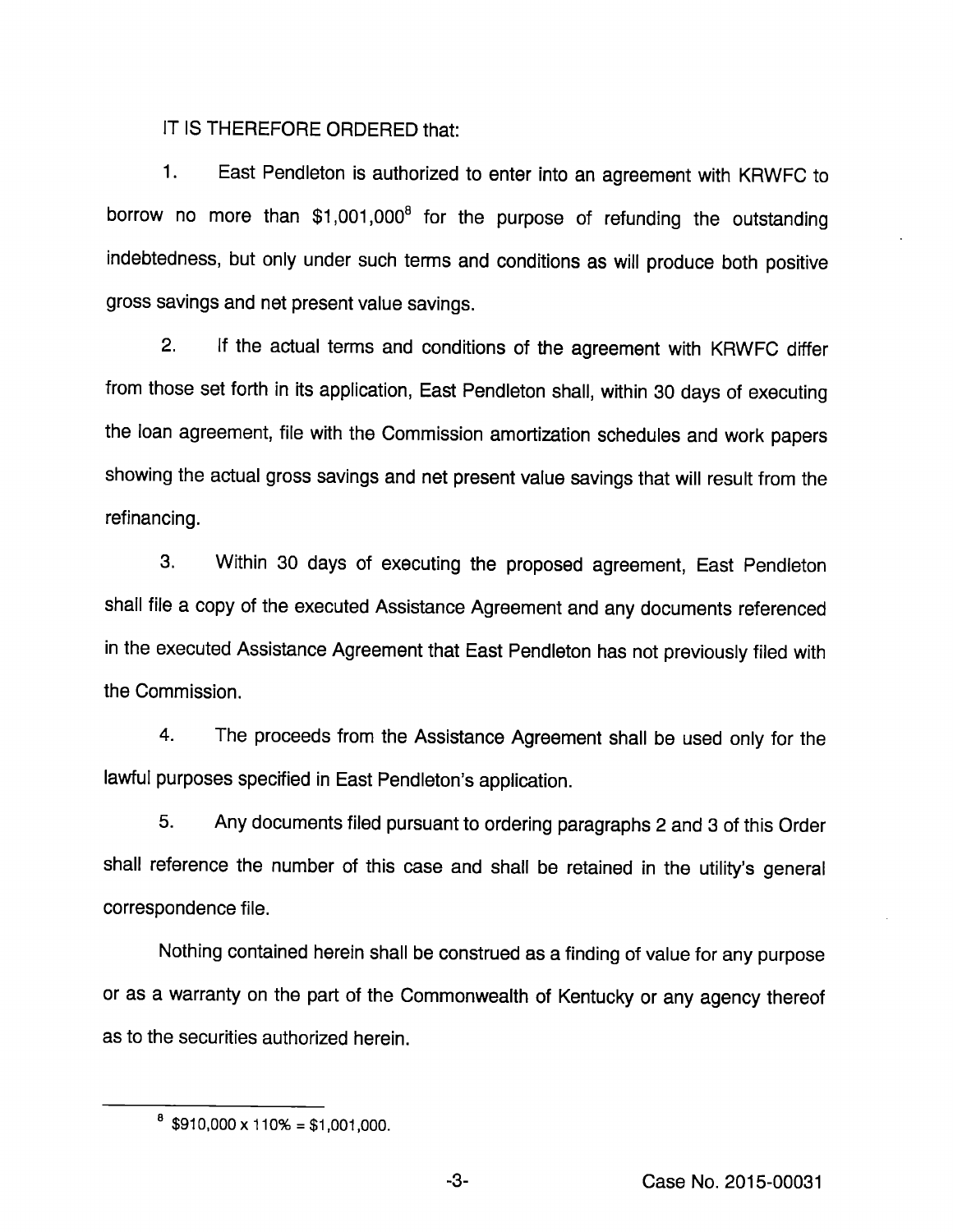

ATTEST:

Cinor D. Buenwell